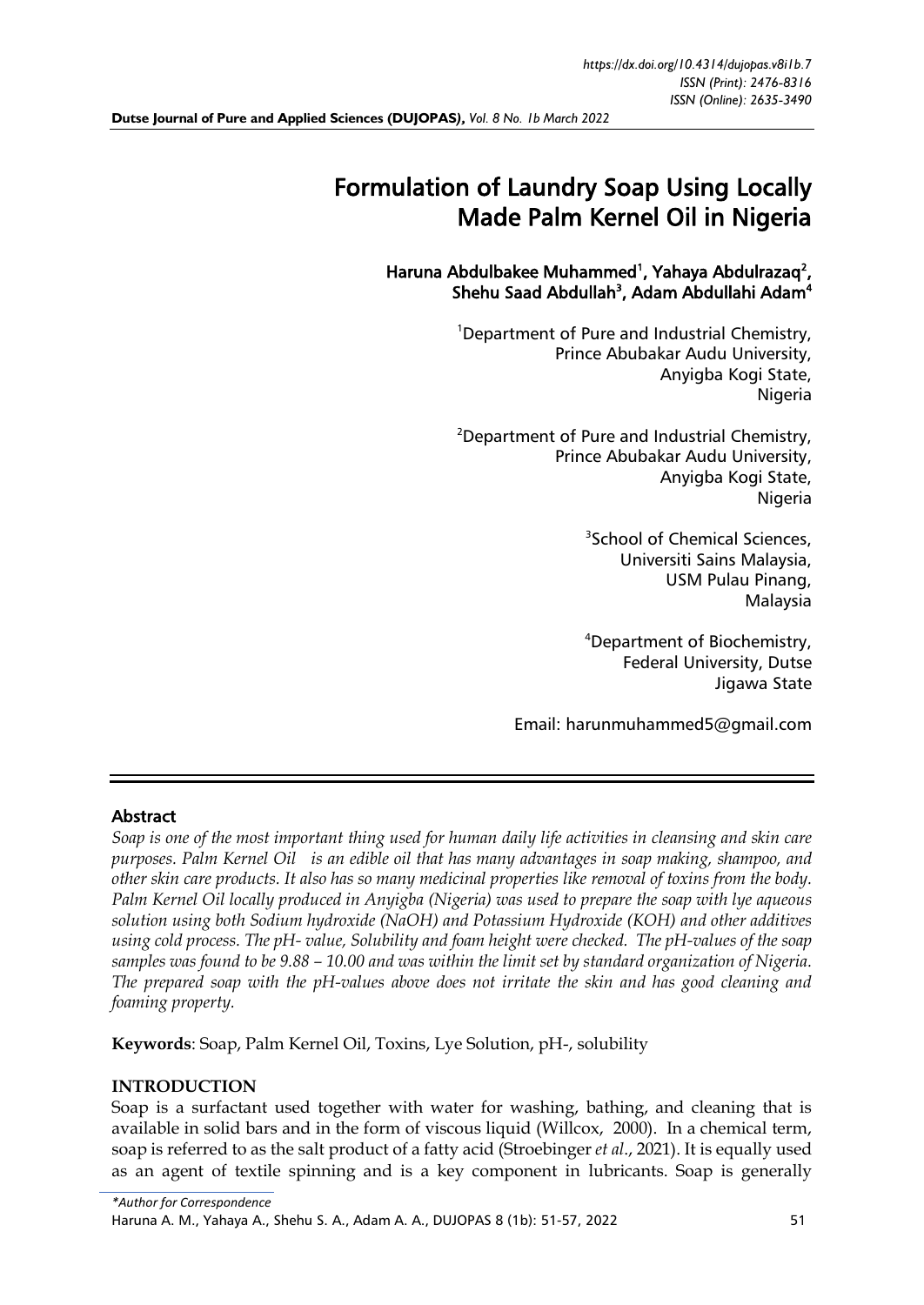obtainable by reacting vegetable/animal oil and fat with alkaline solution like NaOH, KOH or soda ash (sodium bicarbonate), (Willcox, 2000). The aqueous alkaline solution, is usually termed as lye, and give rise to saponification reaction as presented below (Figure 1). In saponification reaction, triglyceride fats are hydrolyzed at the beginning to give free fatty acids, which later react with the aqueous alkali to yield crude soap (Willcox, 2000).

 $(C_{17}H_{35})_{3}C_{3}H_{5} + 3NaOH \rightarrow 3C_{17}H_{35}COONa + C_{3}H_{5}(OH)_{3}$ Fat Soap Glycerol *Figure 1: Saponification reaction* 

The precise origin of soap remains obscure, although the Romans reported that it started about 600B C, when Phoenicians prepared it from goats tallow and wood ash (Jimoh and Jimoh, 2021). Soap was used by Celts, from Britain. Soap was used widely throughout the Roman Empire. Soap was not identified as a cleanser until second century A. D. By the eight century, soap was common in Italy, France, and Spain, but it was rarely used in the rest of Europe until as the 17th century (Jimoh and Jimoh, 2021).

Soap is made up of the following reagents:

**Water:** The water used is distilled and deionized.

**Lye:** This is usually alkali of either KOH or NaOH.

**Fat/Oil:** This is obtained in solid form from animals, processed in the production of soap and other products, while oil is a liquid substance obtained from vegetables oil such as Palm Kernel Oil.

**Colorant**: Different type of colors are used to beautify the produced soap. The color can either be from an organic or inorganic origin such as Carmosine red, sunset yellow, Allura red etc.

#### **Perfumes:** This is used to give a nice scent to the soap.

Soap is classified based on the nature of oil employed in its production. Based on this, soap can be classified into drying (manufactured using drying oils like cotton seed oil, coconut oil, Palm Kernel Oil etc.) and non-drying soap manufactured in the form of liquid using nondrying oils. Sometimes drying oils can equally be used (Gupta, 1990).

Soap is produced using either cold processes or hot process. In the cold process, soap is made by reacting fatty acid and NaOH or KOH together. The acid can generally be any oil. Cold process of soap making combines both art and science into action. The shortened form of this process is that there is a certain ratio of lye (NaOH) and water to fatty acid that forms the reaction known as saponification. In the course of saponification, the oil and lye solution mixed to produce soap weeks. It takes this whole process not less than six weeks to complete. The following safety equipment like hand gloves, goggles, nose mask etc are required while using cold process. Soap produced using this process are known for their hardness and their quality depends on the type of oil used (Garzena, 2004; Willcox, 2000; Jimoh and Jimoh, 2021). While, in the hot process the whole materials used for the soap making are added together in a pot or any container on which heat is applied like stove. The sample on the fire is stirred frequently until the whole stages of soap making are undergone. The excess water is dried off and the soap is cooled before use (Garzena, 2004; Willcox, 2000; Jimoh and Jimoh, 2021).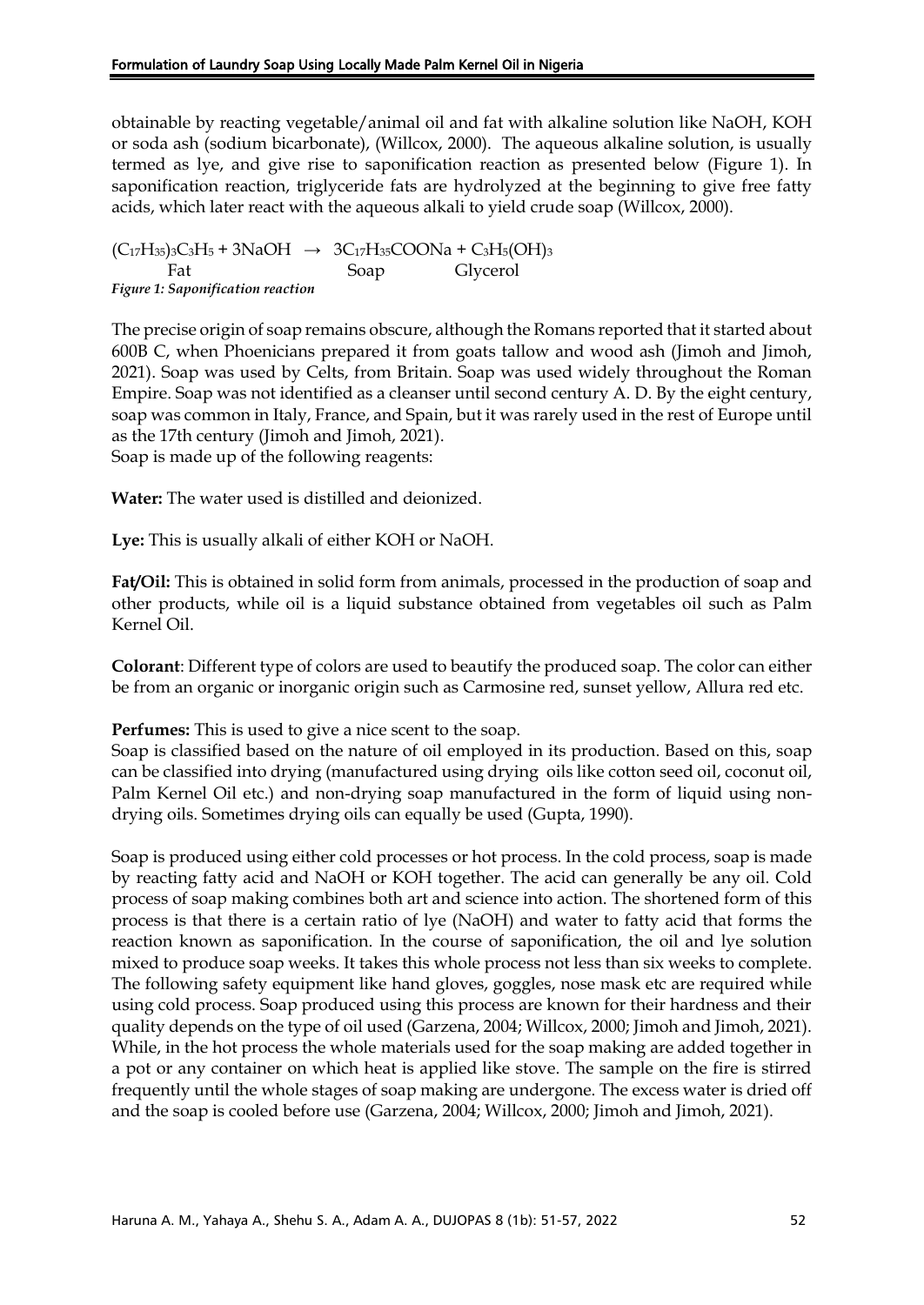The cleansing property of soap is defined by its polar and non-polar structures together with principle of solubility, the hydrocarbon part is non-polar and hydrophobic while, the salt is ionic and hydrophilic as shown in the structure below.

Hydrophobic tail Hydrophilic head **Figure 2:** Soap structure (Jabr, 2020) O -Na <sup>+</sup>

When oil (that is, a non-polar hydrocarbon) is mixed with a soap solution, the soap molecule works as an intermediate between water (polar) molecules and non-polar molecule. This is because, soap molecule has both polar and non polar properties and therefore acts as an emulsifier. An emulsifier has the ability of diffusing one liquid to another immiscible liquid (David, 2009).

Palm Kernel Oil is extracted from oil palm fruits (from its kernel). It is in the lauric oils family just like coconut oil. Meaning, it possess a high concentration of lauric acid, which is a saturated fatty acid. Initially, the oil is yellowish-brown in color, but after purification becomes white-yellowish fat. Palm Kernel Oil is solid at normal temperature, but at body temperature it melts rapidly with a nice cooling effect. This is the reason why it is commonly found in ice confection, ice cream coatings, cocoa glazes, and cool-melting confectionery fillings. It is equally used in margarine production. Palm Kernel Oil is the primary raw material for making intermediate materials that are used in cosmetics and cleansing (Liu *et al*., 2019).

| Acids                    |                 | Number of Percentage (%) |
|--------------------------|-----------------|--------------------------|
|                          | Carbon          |                          |
| Lauric saturated         | C12             | 48.2                     |
| Myristic saturated       | C <sub>14</sub> | 16.2                     |
| Palmitic saturated       | C <sub>16</sub> | 8.4                      |
| Capric saturated         | C10             | 3.4                      |
| Caprylic saturated       | C8              | 3.3                      |
| Stearic saturated        | C18             | 2.5                      |
| Oleic monounsaturated    | C18:2           | 15.3                     |
| Linoleic polyunsaturated | C18             | 2.3                      |
|                          |                 |                          |

Table 1: Approximate percentages of individual fatty acids in Palm Kernel Oil.

(Jimoh and Jimoh, 2021).

However, there are several studies on soaps across the globe, but in our area Anyigba, there has never been any research on soaps manufactured using palm kernel oil made locally in the same area using traditional methods. Since many people in the area uses soap for their day to day cleansing activities, it became very important to produce the soap using local raw materials available in the villages as the soap produced was studied to be safe with good cleansing ability; hence, this research is very necessary.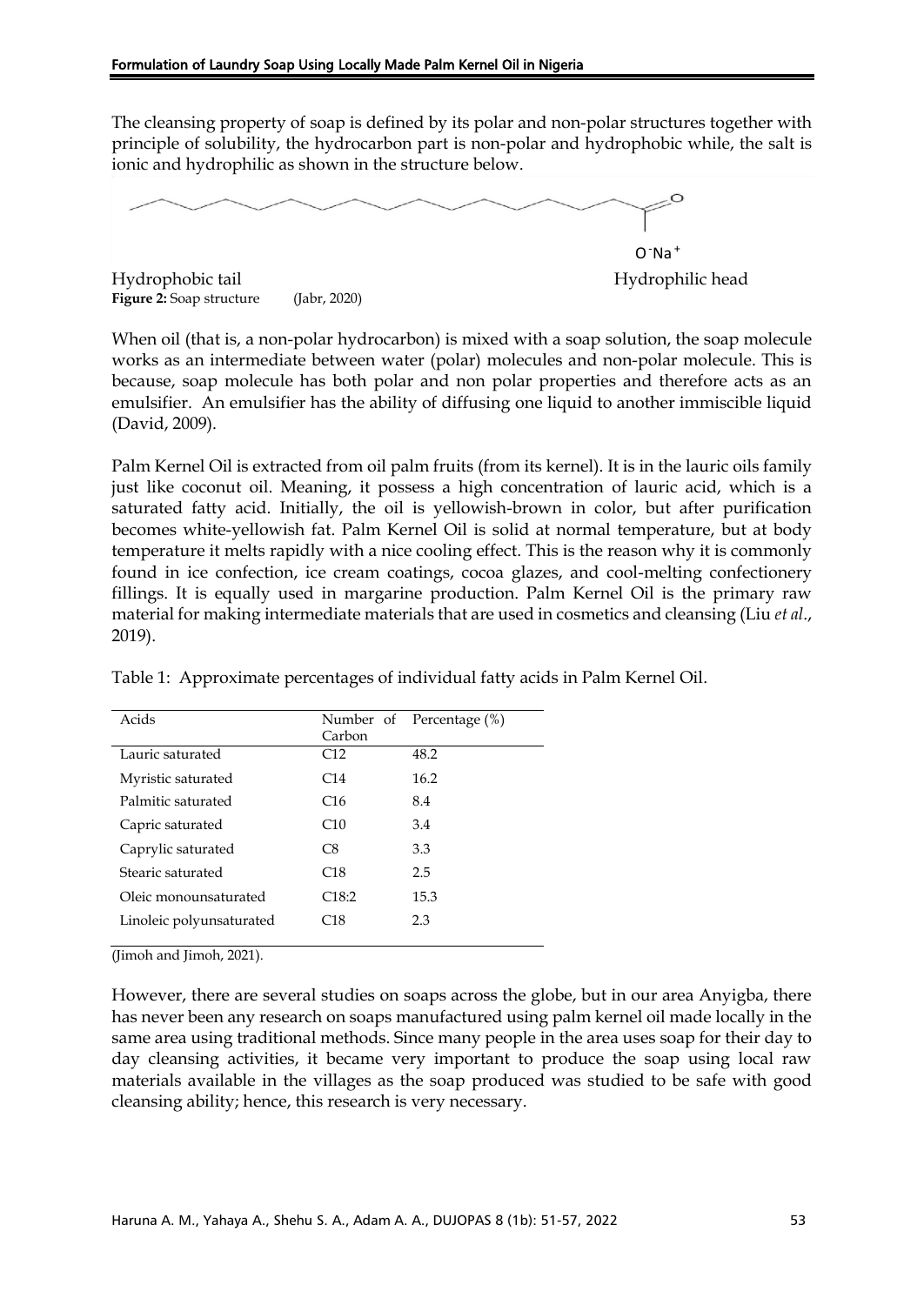### **Materials and Methods**

### **Apparatus**

pH meter, Beakers, Cornical flask, Glass rod, Measuring cylinder, Volumetric flask, Heating mantle, Weighing balance, Hand mask, Viscometer

#### **Reagents.**

NaOH, KOH, Palm Kernel Oil, Potassium Carbonate (KCO<sub>3</sub>), Hydrochloric acid (HCl), Distilled water, Ethanol, Perfumes, and Colorants.

### **Preparation of Reagent**

4.5 M Sodium hydroxide: 60 g NaOH was dissolved in 333 cm<sup>3</sup> distilled water.

3.5 M Potassium carbonate: 115.5 g potassium carbonate was dissolved in 333 cm<sup>3</sup> of distilled water.

0.5 M Ethanol Potassium hydroxide: 7 g Potassium hydroxide was dissolved in 10 cm<sup>3</sup> ethanol in a 250 cm<sup>3</sup> volumetric flask

### **Preparation of Palm Kernel Oil**

Palm oil produce are gotten from milling and refining processes, starting with fractionation and crystallization followed by separation practices to obtain a solid stearin containing higher proportion of saturated fatty acids and liquid olein. The impurities are then removed by melting and gumming followed by the filtration of the oil and deodorized bleached palm oil is made. The produced Palm Kernel Oil contains the high amount of pure fatty acids used in soap making, washing powder an important raw-material in the manufacture of soap, washing powder and other personal care products.

### **Production of Soap using NaOH**

200 cm<sup>3</sup> of palm kernel oil was measured, melted and then mixed with 100 cm<sup>3</sup> of 4.5 M sodium hydroxide, stirred in one direction at a room temperature for 15 minutes until a viscous mixture is obtained. Followed by addition of additives such as 1 g of colorant (pink), 10 cm<sup>3</sup> of perfumes. The mixture was left to solidity for one week to obtain the so lid soap (Jimoh and Jimoh, 2021).

#### **Production of Soap using KCO<sup>3</sup>**

40 cm<sup>3</sup> of palm kernel oil was weighed into a breaker containing 20 cm<sup>3</sup> of potassium carbonate and 20 cm<sup>3</sup> of 4.5 M sodium hydroxide was filtered and added with continues stirring until viscous mixture was obtained. Mixture was left to solidify (Garzena, 2004; Jimoh and Jimoh, 2021).

### **Determination of Saponification Value**

250 cm<sup>3</sup> capacity round bottom flask was weighted and 1 g of warmed palm kernel oil was introduced into the flask. 25 cm<sup>3</sup> of 0.5 M KOH solution was also added. The mixture was refluxed for one hour after which the heating was stopped and 5 drops of phenolphthalein was added. The resultant hot soap was titrated against 0.5 M HCl. The process was done three more times and the average value was taken. A blank titration was equally done out by titrating 25 cm3 of 0.5 M ethanol potassium hydroxide against 0.5 M HCl (Jimoh and Jimoh, 2021).

### **Coloration and Staining Properties of Soap**

Coloration is the act of imparting color to a substance so as to beautify the substance. 1 g of pink color was used in this saponification process and obtained a pink colored soap.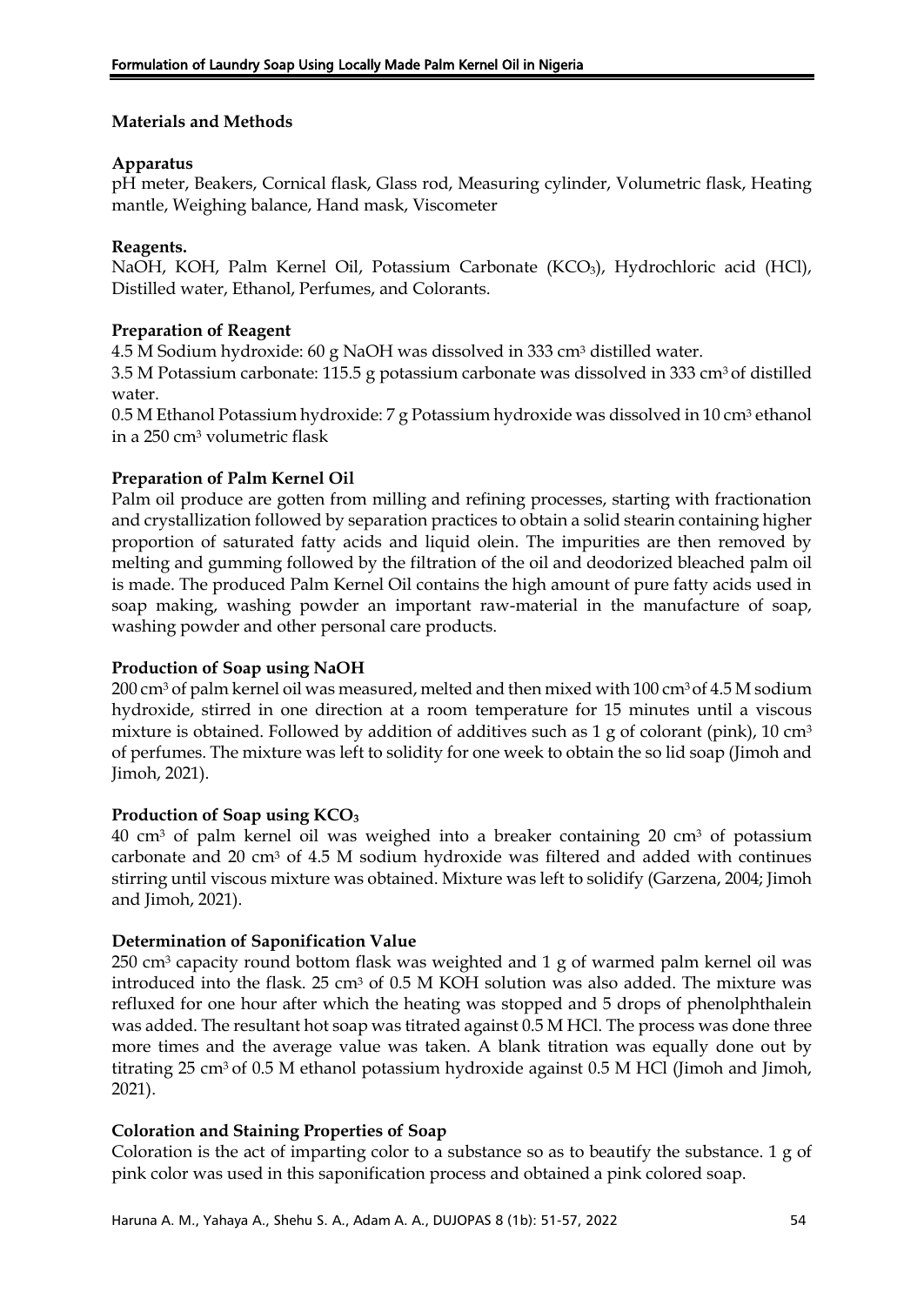On the other hand, staining is the ability to leave or make color patches or dirty marks on some things especially ones that are difficult to remove. A white cotton fabric was cut and the soap was used to wash it, and the staining property was checked (Bratovcic *et al*., 2018).

# **Determination of pH**

pH is the degree of the acidity or alkalinity of an aqueous solution. The pH value increases with increasing alkalinity and deceases with increasing acidity. The pH was checked using a pH meter (pHep) made in China. 10 g of the sample was measured and dissolved in deionized water in a 100 mL volumetric flask. This was used to prepare 10 % solution of the soap in line with what is in the literature (Adane, 2020). The electrode of the pH meter was put into the solution and reading was taken for the soap sample. The same procedure was done for all the prepared samples and the results obtained are shown in Table 1.

# **Foaming Property**

Foaming is the ability of soap to form lather while using (Kunatsa and Katerere 2021). In this, 2.0 g of soap sample was drop into 500 mL measuring cylinder and 100ml of distilled water added to form a soap solution (Issa *et al*., 2020). The mixture was shaken continuously in order to generate foam. After continuous shaking for 2 minutes, the cylinder was made to stand for 10 minutes. The foam height in the sample solution was taken and recorded as shown in table 2.

### **Results and Discussions**

| Formula of soap                               | Colour | Weight (g) | pH-value |  |
|-----------------------------------------------|--------|------------|----------|--|
| $CH3(CH2)10COONa+$                            | Pink   | 25.61      | 9.88     |  |
| $CH_3$ (CH <sub>2</sub> ) <sub>10</sub> COOK+ | Pink   | 25.88      | 10.00    |  |

**Table 2:** The pH-Values, weight and the melting point of the soap.

From the Table 2, it is seen that there is no much difference in the pH-value of the prepared soaps, and all the pH-values are within the range set by standard. This shows that the nonsoap particles added during the production does not affect the pH. However, for efficient soap making, pH-values must be within the range of 7-10 as reported by the International Organization of Soap Makers. The finished soap to an extent is alkaline, but soap with pH value above 10 is likely to irritate the skin.

#### **Table 3:** The foaming property of the soap

| Formula of soap                               | Hard water      | Soap Water   |
|-----------------------------------------------|-----------------|--------------|
| $CH3(CH2)10COONa+$                            | Moderately foam | Heavily foam |
| $CH_3$ (CH <sub>2</sub> ) <sub>10</sub> COOK+ | Moderately foam | Heavily foam |

In order to produce standard soap, lather formation is a very important factor to consider. From the Table 3, it can be seen that both the soap made forms a heavy lather with soft water and moderate lather with hard water.

**Table 4:** The solubility property.

| Formula of soap                               | Soap Water | Hard water |
|-----------------------------------------------|------------|------------|
| $CH3(CH2)10COONa+$                            | Soluble    | Insoluble  |
| $CH_3$ (CH <sub>2</sub> ) <sub>10</sub> COOK+ | Soluble    | Insoluble  |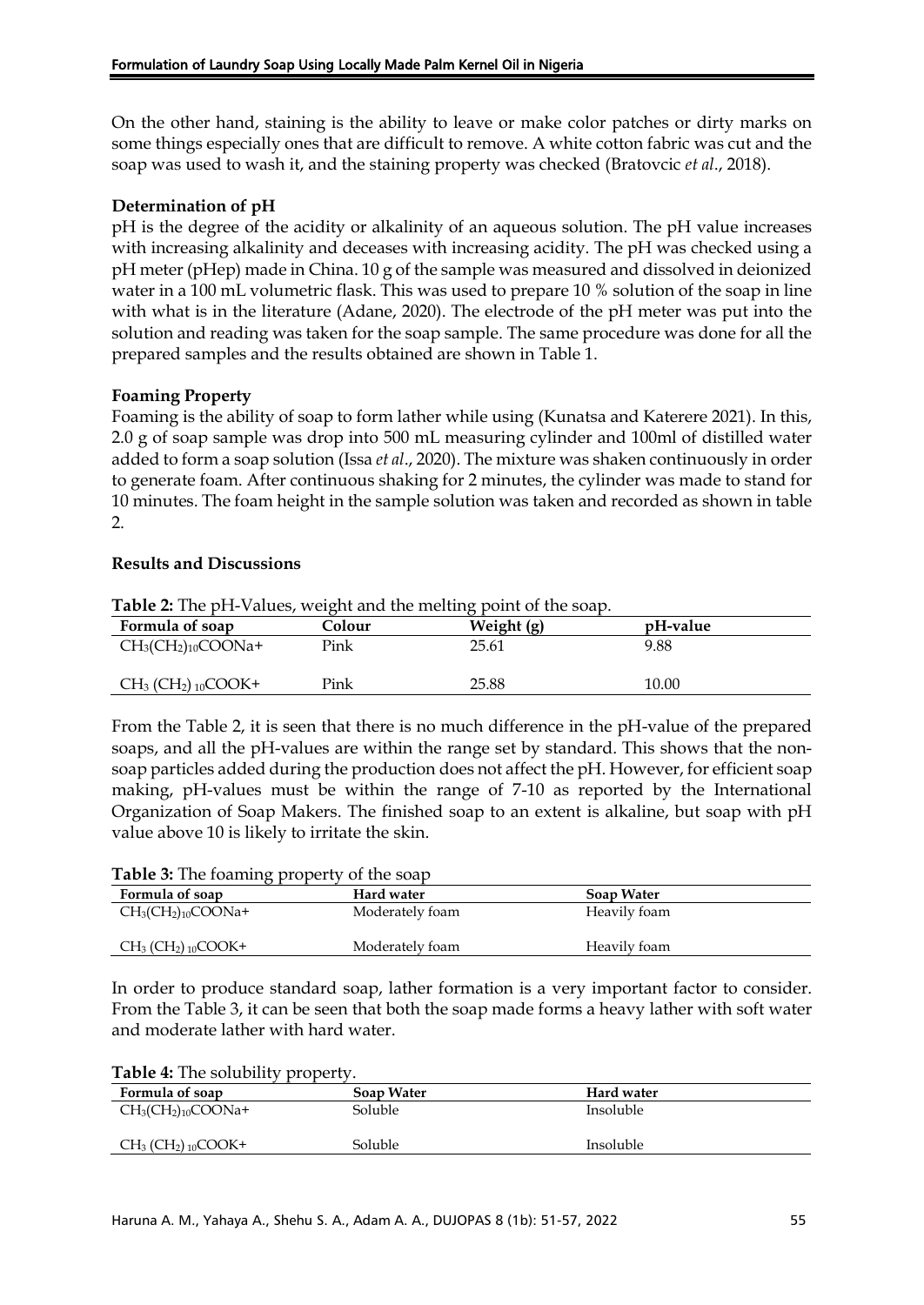# **Saponification Value of Palm Kernel Oil (Sample A)**

With the availability of enough data on the exact composition of oil, and its molecular weight, it has become very easy for us to determine the accurate percentage of lye (NaOH) required to completely solidify a given amount of a certain oil, so as not to have any extra lye in the soap such that the soap will not exasperate the skin. The amount of milligrams (NaOH) solution required to fully saponify one gram of a given oil is known as the saponification value (Paulin and Irène 2019). Therefore, saponification value is calculated using titration process and the result is show in Table 5.

| TABLE 5: SAMITLE A      |      |      |      |
|-------------------------|------|------|------|
| <b>Burette readings</b> | 1st  | 2nd  | 3rd  |
| Final                   | 5.50 | 5.00 | 5.40 |
| Initial                 | 0.00 | 0.00 | 0.00 |
| Vol. of A used          | 5.50 | 5.00 | 5.40 |

# **TABLE 5: SAMPLE A**

Therefore, Average titre value =  $(5.50+5.00+5.40) / 3 = 5.0$ 

| Sample B (Blank) |  |
|------------------|--|
|------------------|--|

| <b>Burette readings</b> | 1st   | 2nd      | 3rd   |  |
|-------------------------|-------|----------|-------|--|
| Final                   | 14.03 | 14.20    | 14.30 |  |
| Initial                 | 0.00  | $0.00\,$ | 0.00  |  |
| Vol. of B used          | 14.03 | 14.20    | 14.30 |  |

Therefore, titre value =  $(14.03+14.20+14.5)$  /3 = 14.18

Saponification value is not in any way useful for identification purpose but is useful in determining the mean molecular weight of constituent fatty acid. Titre value of sample  $A =$ 5.00; Titre value of sample B = 14.24

Therefore, saponification value =  $[(B - A) 25.00] /$  Weight of sample (g)

 $=(25.00x14.18 - 25.00x5.00) / 1$ 

 $= 229.5$ 

Since 218.6 – 230 is the saponification value range of Palm Kernel Oil, therefore the value obtained is within the range set by standard organization of Nigeria.

### **CONCLUSION**

Our research has shown that a good quality soap can be produced using Nigerian local palm kernel oil with good cleaning and foaming property. The good class of the soap produced above depends on the excellent properties of the Palm Kernel Oil used above during its production. As seen from the result, soap with pH values of 9.88-10.00 form a heavy lather, and does not stain a white clothes, and very safe on the skin.

### **REFERENCES**

- Adane, L. 2020. Preparation of laundry soap from used cooking oils: Getting value out of waste. *Scientific Research and Essays*, *15*(1), pp.1-10.Gupta, S., (1990). "Chemistry, Chemical and Physical Properties and Raw-Material" In Soap Technology for the 1990's L. Spitz (Ed), American Oil Chemical Society. Pp.48-93.
- Bratovcic, A. Nazdrajic, S., Odobasic, A. and Sestan, I., 2018. The influence of type of surfactant on physicochemical properties of liquid soap. *Int. J. Mat. Chem*, *8*, pp.31-37.
- David S. (2009). Encyclopedia Britannica "Soap and Detergent" Student and Homo Edition Chicago. www.wikipedia.com. Retrieved on 14/05/2014